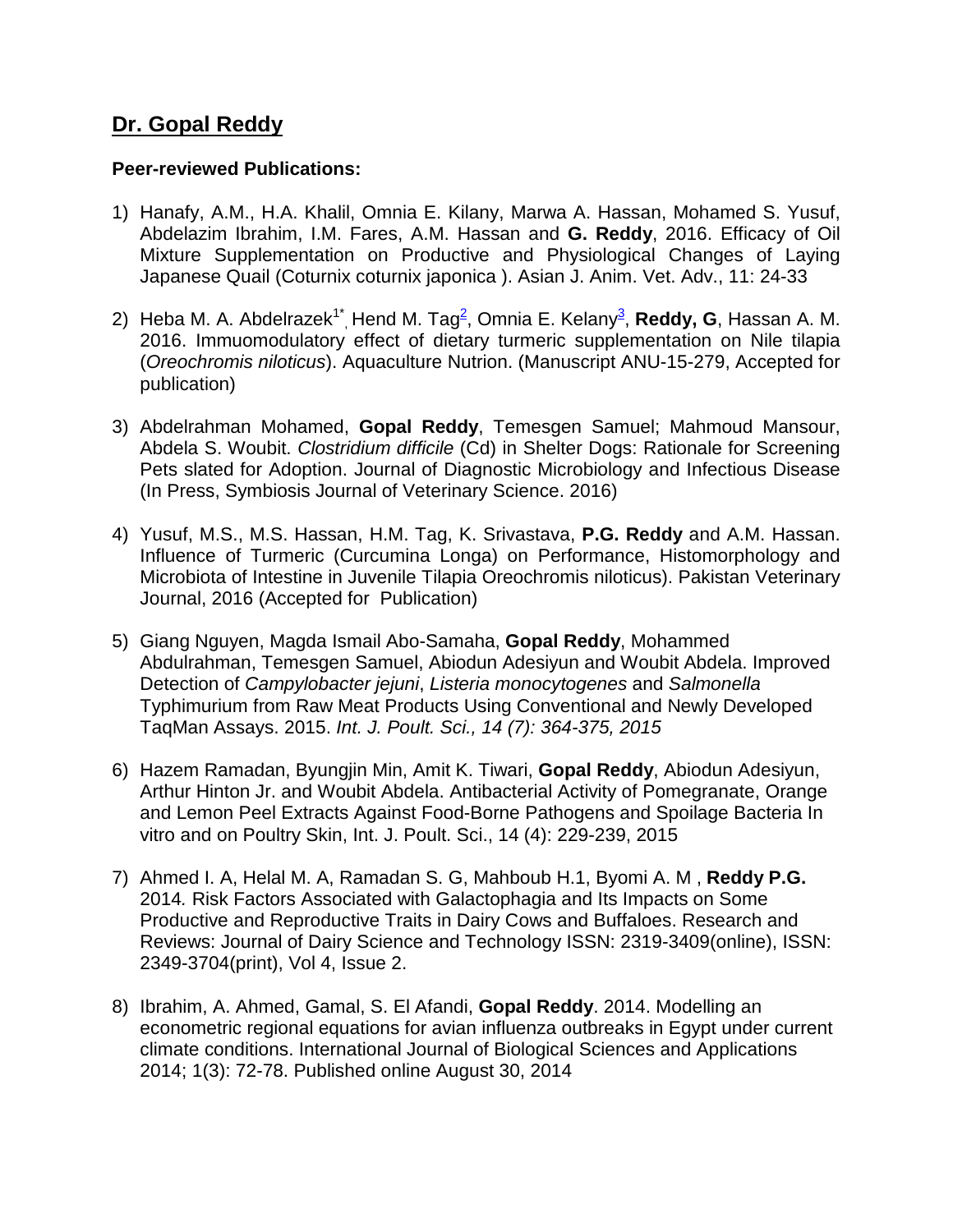(http://www.aascit.org/journal/ijbsa), American Association for Science and **Technology** 

- 9) Pridgeon, J.W. M. Yeldrin-Aksoy, P.H. Klesius, K. Kozima, j.A. Mobley, K.K. Srivastava, **P.G. Reddy**. Identification of gyrB and rpoB gene mutations and Differentially expressed proteins between a novobiocin-resitant Aeromonas hydrophila catfish vaccine strain and its virulent parent strain. Vet Microbiol 2013 Oct 25 166(3-4) 624-30 doi 10 1016, j vetmic 2013 07 025Epub 2013 Aug 2
- 10)Pridgeon, J.W., Y. Li, M. Y. Aksoy, L. Song, P.H.Klesius, K.K. Srivastava and **P.G. Reddy.** Fitness cost, gyrB mutation, and absence of phosphotransferase system fructose specific IIABC component in novobiocin-resistant *Streptococcus iniae* vacicine strain ISNO. Vet Microbiol. 2013. 165(3-4):384-91
- 11)Yildirim-Aksoy, M., J.W. Pridgeon, P. Klesius, K.K. Srivastava, and **G. Reddy**. Attenuation of a virulent *Aeromonas hydrophila* with novobiocin and pathogenic characterization of the novobiocin-resistant strain. J Appl. Microbiol. 2012: 113(6):1319-28
- 12)Pridgeon, J.W., Aksoy, M, Klesius, P.H, Li, Y., Mu X, Srivastava, K, **Reddy G.** Identification and expression profiles of multiple genes in Nile tilapia in response to bacterial infections. Veterinary Immunol. 2011: 144: 111-119
- 13) Pridgeon, J.W.<sup>a</sup>, Klesius, P.H.<sup>a</sup>, Mu, X.<sup>a</sup>, Carter, D.<sup>b</sup>, Fleming, K<sup>b</sup>, Xu, Dehai<sup>a</sup>, K.K. Srivastava, **P.G. Reddy**, Identification of unique DNA sequences present in highly virulent 2009 Alabama isolates of *Aeromonas hydrophila.* Veterinary Microbiology, 2011: 152: 117-125
- 14)Taha, E.G., A. Mohamed, K.K. Srivastava and **P.G. Reddy**. Rapid detection of *Salmonella* in chicken meat using immunomagnetic separation, CHROMagar, ELISA and Real-Time Polymerase Chain Reaction (RT-PCR). Intl. J. Poultry Sci., 9:831- 835, 2010
- 15)Abdelgadir, A.M.M.A., K.K. Srivastava, and **P.G. Reddy**. Detection of Listeria monocytogenes in ready-to-eat meat products. Amer. J. Ani. Vet. Sci. 4: 101-107, 2009
- 16)Essam S. Soliman, E.G. Taha, M.A.A. Sobieh and **P.G. Reddy**. Efficacy of some Commercial Chemical Disinfectants on *Salmonella enterica serovar Typhimurium.*  Am. J. Anim. & Vet. Sci. 4(3): 58-64, 2009
- 17)Nimmanapalli. R., C. Sharmila and **P.G. Reddy**. 2010. Immunomodulation of caprine lentivirus infection by interleukin-16. [Comp Immunol Microbiol Infect Dis.](javascript:AL_get(this,%20) 33 (2010)529-536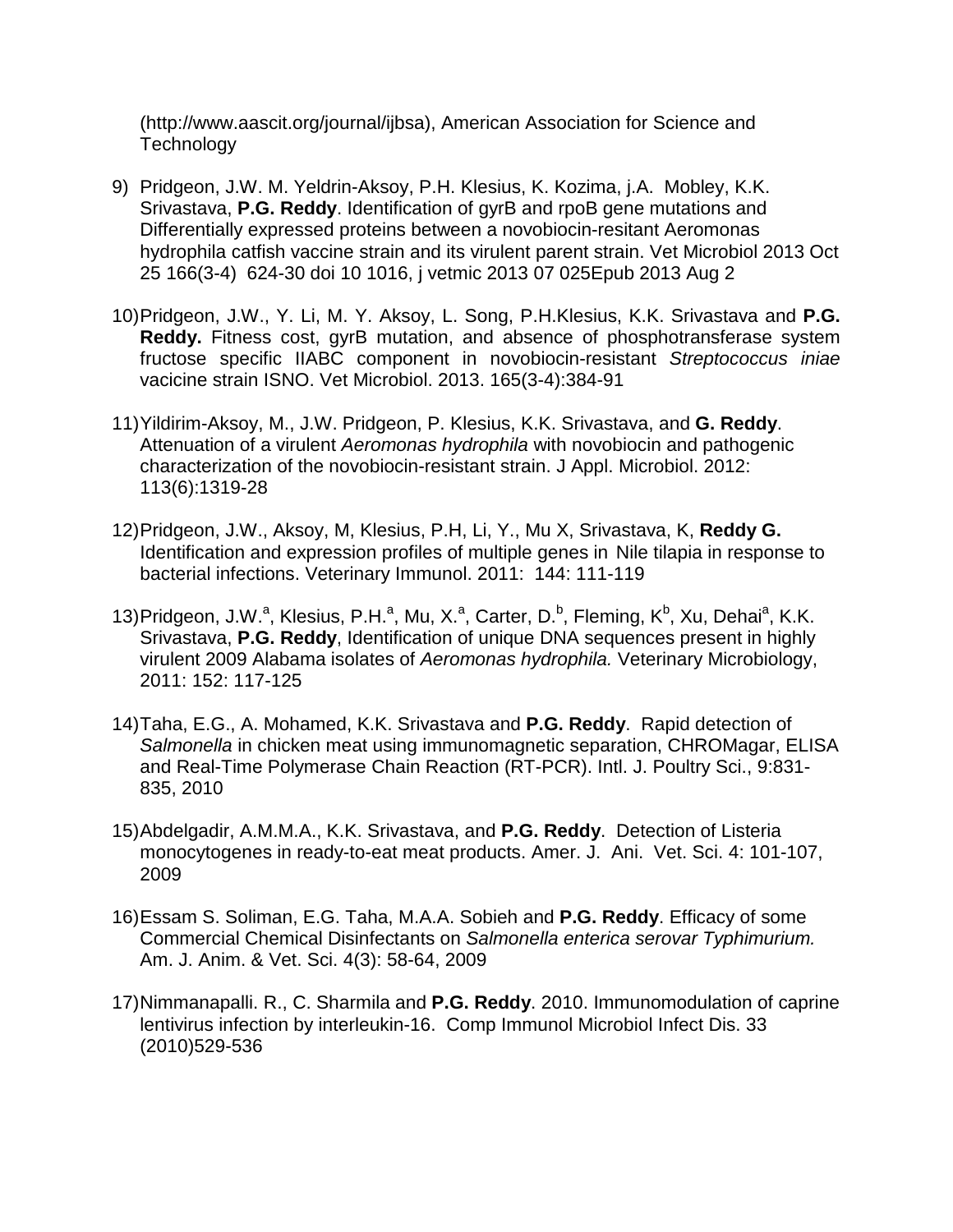- 18)Hassan, A.M. H. M. AbdelAzeem and **P.G. Reddy**. 2009. Effect of Some Water Supplements on the Performance and Immune System of Chronically Heat-Stressed Broiler Chicks. International Journal of Poultry Science 8 (5): 432-436
- 19)Abdelgadir A.M.M.A., K.K. Srivastava, and **P.G. Reddy**. 2009. Detection of *Listeria monocytogenes* in ready-to-eat meat products. Am. J. Anim & Vet. Sci. 4 (4):101- 107
- 20)Prasadini, P., A. R. Reddy, R. Anuradha, P. Praveen, and **P.G. Reddy**. 2007. A study on the effect of paper mill effluent on growth of chicks. J. Industrial Pollution Control 22 (1): 73-76
- 21)Solaiman, S.G., T.J. Craig Jr., **G. Reddy**, C.E. Shoemaker. 2007. Effect of high levels of Cu supplement on growth performance, rumen fermentation, and immune responses in goat kids. Small Ruminant Res. 69: 115-123

## **Book Chapter:**

Amit Tiwari, Roopali Mittal, Arun Agrawal, Marilyn Tourne, Srinivas V. Koduru, Gopal Reddy. *2014. Nanoparticle-Based Therapeutics To Circumvent Cancer Chemoresistance* in Nanobiomedicine edited by B.S. Bhoop and published by M/s Stadium Press LLC, USA

## **Presentations:**

- 1) **Reddy, G.** 2016. Global Warming & Climate Change: Opportunities & Challenges for Enhancing Livestock Production. International Conference on Climate Change & Food Security, Hyderabad, India. Organized by Agri Biotech Foundation, Rajendranagar, Hyderabad, February 11-13, 2016. (Invited paper)
- 2) W.S. Abdela, G. Nguyen, M. Abo Samaha, M. Abdulrahman, **G. Reddy.** Multiplex TaqMan assay for the prevalence of *C. jejuni, L. monocytogenes* and *S.*  Typhimurium in local retail meat samples. 94th Annual Meeting of the Conference of Research Workers in Animal Diseases (CRWAD), December 8, 2013, Chicago, IL
- 3) Mohamed, Woubit A, T. Samuel, **G. Reddy**. Clostridium difficile in companion animals, Prevalence, Ribotyping and Toxin characterization. American Society for Microbiology, May 18-2, 2013 Denver, Colorado
- 4) **Reddy, G.** 2012. Nanobiotechnology –based prophylactic and therapeutic strategies for combating infectious & non-infectious diseases. Proceedings of the International Conference on Environmental Impact on Human Health & Therapeutic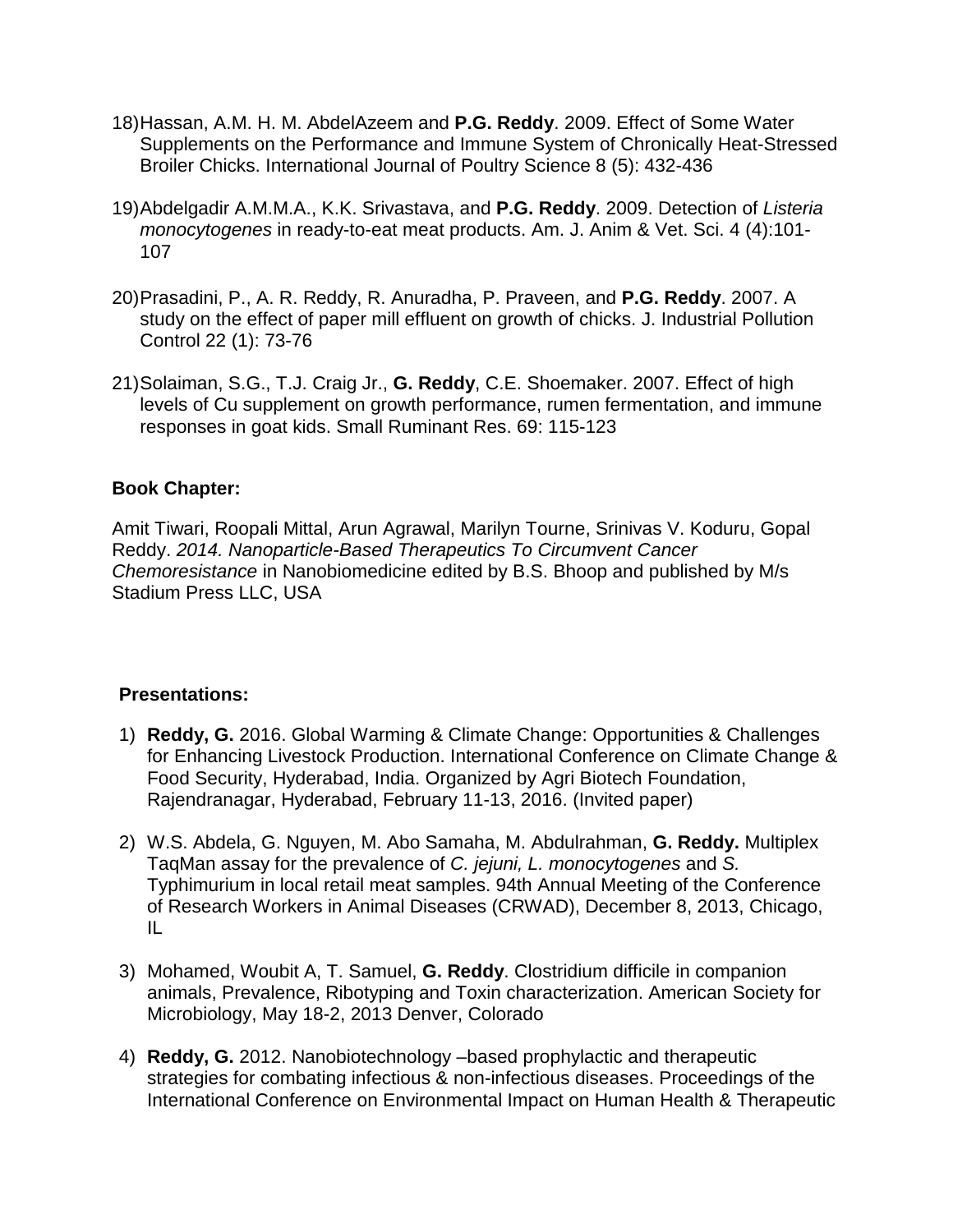Challenges (ICEHT-2012), S.V. University, Tirupathi, India, December 20-22, 2012. Pages 5-7

- 5) Giang Nguyen, **Gopal Reddy**, Mohamed Abdulrahman, Woubit Abdela. Quantitative Multiplex Real-Time PCR identification of S. Typhimurium, C. jejuni and L. monocytogenes in meat samples from retail markets, USDA, Washington DC, November 27-29, 2012
- 6) Moonil Kim, Woubit S. Abdela, and **P. Gopal Reddy**. Detection of mutant p53 using field-effect transistor biosensor. Workshop on Novel Sampling and Sensing for Improving Food Safety, June 16-17, 2011 (Atlanta, GA)
- 7) **Reddy, P.G.** 2011. Emerging & Reemerging foodborne Pathogens. Proceedings of the Workshop on "Food Safety & Risk Analysis", Lyola Academy Degree & P.G. College, Secunderabad, India, July 6-9, 2011. Pages 15-17
- 8) Moonil Kim, Abdela Salah Woubit, and **P. Gopal Reddy**. Inhibitory effect of hypoxia on camptothecin-induced apoptosis by Bax down-regulation. 12th Annual Biomedical Research Symposium, September 22-23, 2011 (Tuskegee, AL)
- 9) Moonil Kim, Abdela Salah Woubit, K. Srivastava, and **P. Gopal Reddy**. Detection of *Salmonella* Typhimurium using DNA barcode amplification assay. 92nd Annual Meeting of the Conference of Research Workers in Animal Diseases (CRWAD), December 4-6, 2011 (Chicago, IL)
- 10)Grant, K.E.,\* K.K. Srivastava, R. Whittington, J. Newton, A. Mohamed, and **G. Reddy**. Efficacy of Curcumin-supplemented Diets in Enhancing Immunity Against Aeromonas hydrophila in Channel Catfish. \*Presented at 115<sup>th</sup> General Meeting, American Society of Microbiology, New Orleans, LA May 30- June 2, 2015
- 11)Prodgeon, J.W.,\* M.Y. Aksoy, P.H. Klesius. K. Srivastava, **G. Reddy**. Attenuation of a virulent Aeromonas hydrophila with novobiocin and pathogenic characterization of the novobiocin-resistant strain. \*Presented at 13<sup>th</sup> Biomedical Research Symposium, Tuskegee University, Tuskegee, AL, September 20-21, 2012
- 12)Yamani, M.,\* K.K.Srivastava, J. Heath, and **P.G. Reddy**. Ultrastructural and mitochondrial membrane proteomic studies to elucidate the underlying causes of obesity. \*Presented at 47<sup>th</sup> Annual Veterinary Medical Symposium, Tuskegee University, Tuskegee, AL, March 21-25, 2012
- 13)Carter, D.,\*, K. Fleming, J. Pridgeon, **G. Reddy**, K. Srivastava and P. Klesius,\*Presented at 11th Annual Biomedical Research Symposium, Tuskegee University, Tuskegee, AL, September, 23-24, 2010